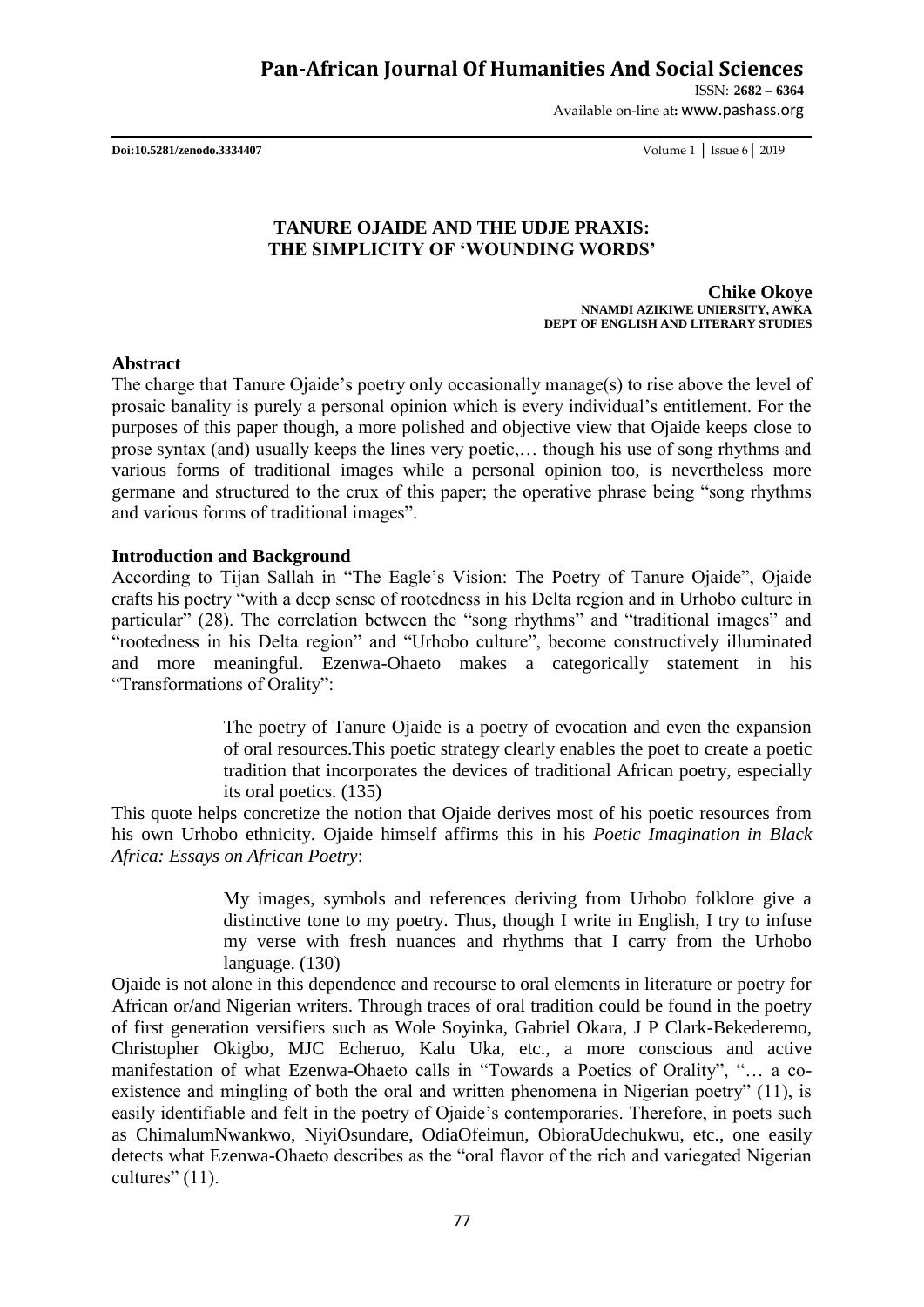Perhaps Chinweizu et al"s charge in *Toward the Decolonization of African Literature* against the first generation poets of

Old-fashioned, craggy, unmusical language, obscure and inaccessible diction; a plethora of imported imagery, a divorce from African oral poetic tradition, tempered only by lifeless attempts at revivalism (165), played a more significant role in the contemporary poets' desire to return to tradition "...to create both acceptable and accessible poetry…(which) has made orality a major aspect of contemporary Nigerian poetry" (Ezenwa-Ohaeto, 14). Ezenwa-Ohaeto further captures the sentiments of Niyi

Osundare and Obiora Udechukwu who admit to a conscious recourse and use of elements and styles of oral composition(16). In fact, Tanure Ojaide in *Poetic Imagination* remarks pointedly that his research "into udje dance songs by notable Urhobo artistes", led to his discovery of the great poetry of his people. He declares that he will "continue to acknowledge (his) indebtedness to (the) great Urhobo artists, from whom (he) learned how to sing" (129- 130).

The concept of "poetics of orality" postulated by Ezenwa-Ohaeto is central to this discourse. He describes it as "a critical approach based on the 'aesthetic principles' governing the nature of contemporary Nigerian poetry…" (18). It is an "African poetic that shows an awareness of oral performances in the vernacular" (18). Ezenwa-Ohaeto traces these aesthetic principles to Chinweizu et al in their *Toward the Decolonization* where they postulate that there is effective use of narrative poetry, parables, legends, paradoxes, proverbs, riddles, love songs, dirges, celebratory poems, lamentations, boasts, epics, satire, praise, etc., properly evidenced in oral tradition (18). Chinweizu et al also maintain that the introduction and improvement of traditional techniques of orature will enhance eloquence in our poetry; and this rejuvenation of sorts will create novel forms and techniques befitting of "new aspects of contemporary African reality" (*Toward the Decolonization*, 261).

According to Ezenwa-Ohaeto,

These new forms and techniques decipherable in contemporary Nigeria poetry are part of the poetics of orality which is hinged on the acceptance of the view that there is the employment of the principles of traditional aesthetics and rhetorical devices of the oral mode in written poetry. A poetics of orality, therefore, critically delineates these aesthetic principles derived from the oral traditions and presents them as a coherent set of critical features that would help to cast insight on the technique and subject matter of contemporary Nigerian poetry. (18)

This description and establishment of the poetics of orality approach, though lengthy, is necessary for clarification and proper delineation. We shall more or less apply the described principles in due course; but an understanding of the udje is needed presently.

#### **The Udje Dance Song**

Stephen Kekeghe describes the phenomenon as thus: "The udje dance-song is an inter-group rivalry tradition traceable to ancient songs of derision with which feuding parties attacked each other" (54). Tanure Ojaide in "Poetry, Performance, and Art: Udje Dance Songs of the Urhobo People", comments further on udje as

> a unique type of Urhobo dance in which rival quarters or towns perform songs composed from often exaggerated materials about the other side on an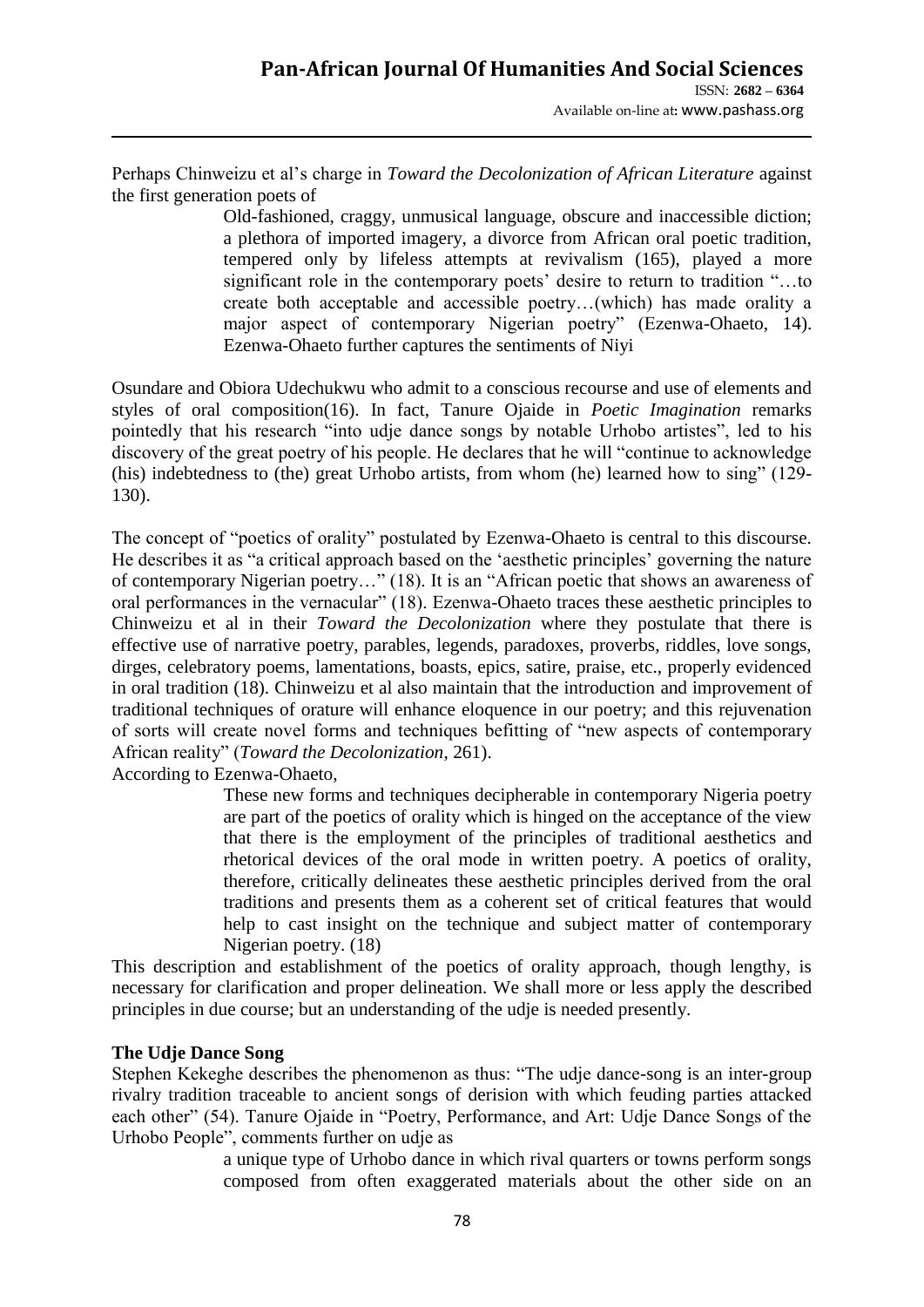### **Pan-African Journal Of Humanities And Social Sciences**  ISSN: **2682 – 6364**

Available on-line at**:** www.pashass.org

appointed day. Udje songs are thus dance songs sung when udje is being performed. Since there were no prisons in traditional Urhobo, major crimes were punished either by selling the offender into servitude or by execution. Minor crimes were, however, punished by satire. Udie dance songs fall into the corpus of satire. (Ojaide).

Ojaide"s view above explicates the tradition as an entertaining spectacle of satiric bent designed to correct certain ills and misdemeanors in the society. Incidentally, G. G. Darah"s description gives us the right impression that the tradition is in decline. He posits:

> Udje as an artistic tradition had three aspects, namely, dance, poetry, and music…the intention and wordings of the songs, and public performances at dance song festivals …the whole business of Udje was conducted as a kind of verbal warfare, battles of song in which each participating group attempted to *sing its rival to a fall*. (vii)

Like most African oral forms, udje"s decline is not jolting. We already know the combined effects of corrosive civilization, economic uncertainties, the digital world, scramble for urbanity, etc., and what it has done to the survival and sustenance of oral traditions.

The original structure and performance matrix of the udje phenomenon is elaborate and expensive. Its preparation, development, practices and eventual presentation involves quite a large number of participants, extensive man-hours, espionage, ritual fortifications, and rites and so on. However, for the present purposes, what is of interest is the verse aspect of the performance mix; that is the poetic songs and its structure as it affects the written poetry of Ojaide. He has in line with the position of critics reviewed here earlier, acceded to and underscored the importance and influence of the oral form on his poetry. In "Performance, the New African Poetry, and my Poetry", he says: "there are oral voices in the written poetry to underscore the influence of the oral tradition in our written modern poetries" (111). He goes further to reveal that his exposure to "traditional poetry and later researching into it" gives his poetry "elements of an oral voice in its written form" (112). He becomes more specific with this proclamation: "Udje is my model of not only the oral poetic tradition but also of poetry as a whole" (111); thereby leaving no doubt as to the base model of his poetry. He explains further while extolling and justifying his diction and style as they derive from the revered oral form:

> …the poem is meant to be performative in form and simple in the sense of a syntax that is not much different from that of prose. One should not denigrate the simple nature of this poetry which validates itself in its use of fresh metaphors and other tropes to express feelings and thought. What makes good poetry is not its difficulty or obscurity but its expressive mode anchored in figurative language. (111)

The udje verses are structured into three songs for a performance. According to Darah, "These are: a. prelude song or *ubroule*, b. short narrative (*uleukrekre*), and c. the long narrative (*uleeshan*)" (65). The udje is basically satiric, therefore its content rarely deviates from ridicule intended for the opponent or opposing side. The prelude song (*ubroule*) is made up of brief, terse, challenging, and scintillating statements that though not developed, are mostly about a telling aspect or aspects of the target being attacked. It sets the scene for the next type, the short narrative song (*uleukrekre*). This is more prosaic, drawn-out and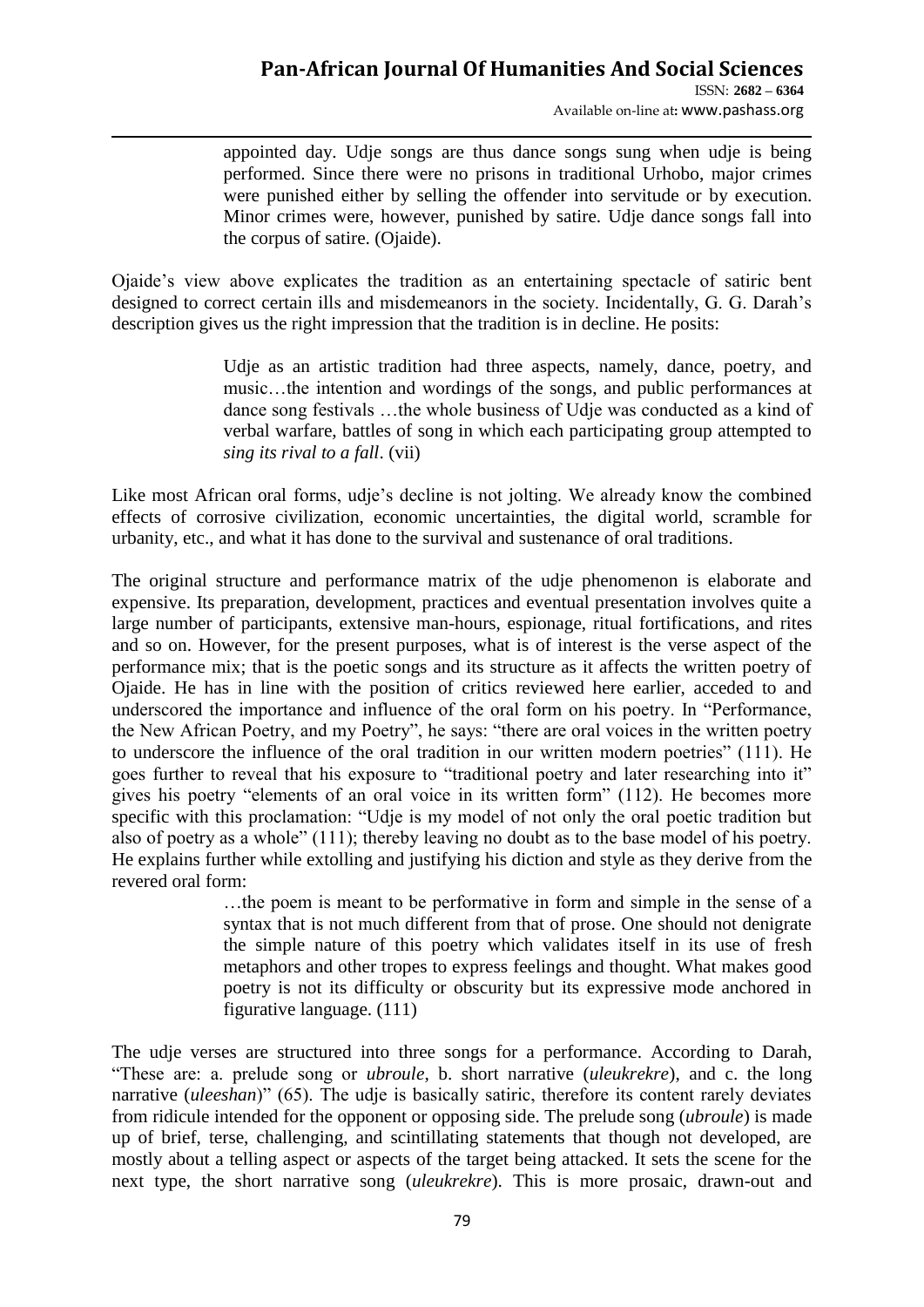ISSN: **2682 – 6364** Available on-line at**:** www.pashass.org

entertaining. According to Darah, its main objective is to "draw a vivid, usually grotesque, character portrait… through descriptive, epithets, expressions, and remarks stated in quick transition" (66). The last type, *uleeshan* (long narrative) though very much like the previous type, is nevertheless more elaborate and lengthy. It even has within itself a three-part structure of *umuoho* (introduction), *okparo* (main body), and *ifuen* (conclusion). Darah describes it thus:

> While the short narrative is concerned with drawing a sharp portrait, the burden of the *uleeshan* is to tell an elaborate story about the life of an individual or that of several persons whose experiences are typified by a central image. The story in the song is related in such a way that every essential aspect of the victim's life is brought into sharp focus. (67)

In content, Ojaide's explication in "Poetry, Performance, and Art", complements Darah's exposé. It presents themes such as sexual misbehavior (in terms of adultery, incest, improper trysts, etc), oversexed persons, prostitution, poverty, idleness, indebtedness, folly and stupid behavior, etc., for open ridicule and satire which are basically juvenalian since names are mentioned; hence their harshness. For Ojaide, "the subjects and themes of udje dance songs are those ideas, practices, and habits that threaten the corporate harmony of the Urhobo people" (Ojaide). He goes further:

> For the community to have…healthy environment, everyone and group had to be held in line. The udje song attempts to deter individuals or groups from deviating, and the poet wants to so "wound" the deviant(s) that the song acts as a deterrent. (Ojaide).

Aesthetically, according to Ojaide, the udje does not lack in figures of speech and poetic elements. He affirms that they "are full of figures of speech such as metaphor, simile, hyperbole, sarcasm" (Ojaide). Udje is also replete with rhetorical piling up of comparisons, evocative and topical allusions, proverbs, repetitions, etc (Ojaide, "Poetry, Performance, and  $Art$ ").

### **The Udje Backdrop and Ojaide's Art**

One can safely align with Ojaide"s position quoted earlier that the form, structure, and diction of most of his poetry derive from the oral form of his Urhobo people, the udje. However, there are some specific poems that are more faithful than others in mimicry of the art. Here, lines from selected poems in the collection *Delta Blues and Home Songs*(1998), and *Songs of Myself: Quartet* (2015)will be analyzed with the aim of identifying in them the simplicity and the satirical style characteristic of the udje. A few, original, translated udje songs from Darah's *Battle of Songs* are reproduced here; varyingly dealing with their targets' negative social traits and misfortunes requiring satirical attack. The following lines deal with adultery, parental worries at their children"s irresponsibility, crime, poverty, hardship, and vicissitudes generally:

> When a mother gives birth to children They grow up and cater for the mother Kpaenban had nine issues They grew up to specialize in crime Developed notoriety for adultery with neighbours' wives Why wouldn't a mother grieve? If a child commits adultery once The father settles the damage costs When the instances increase to two, three The father becomes worried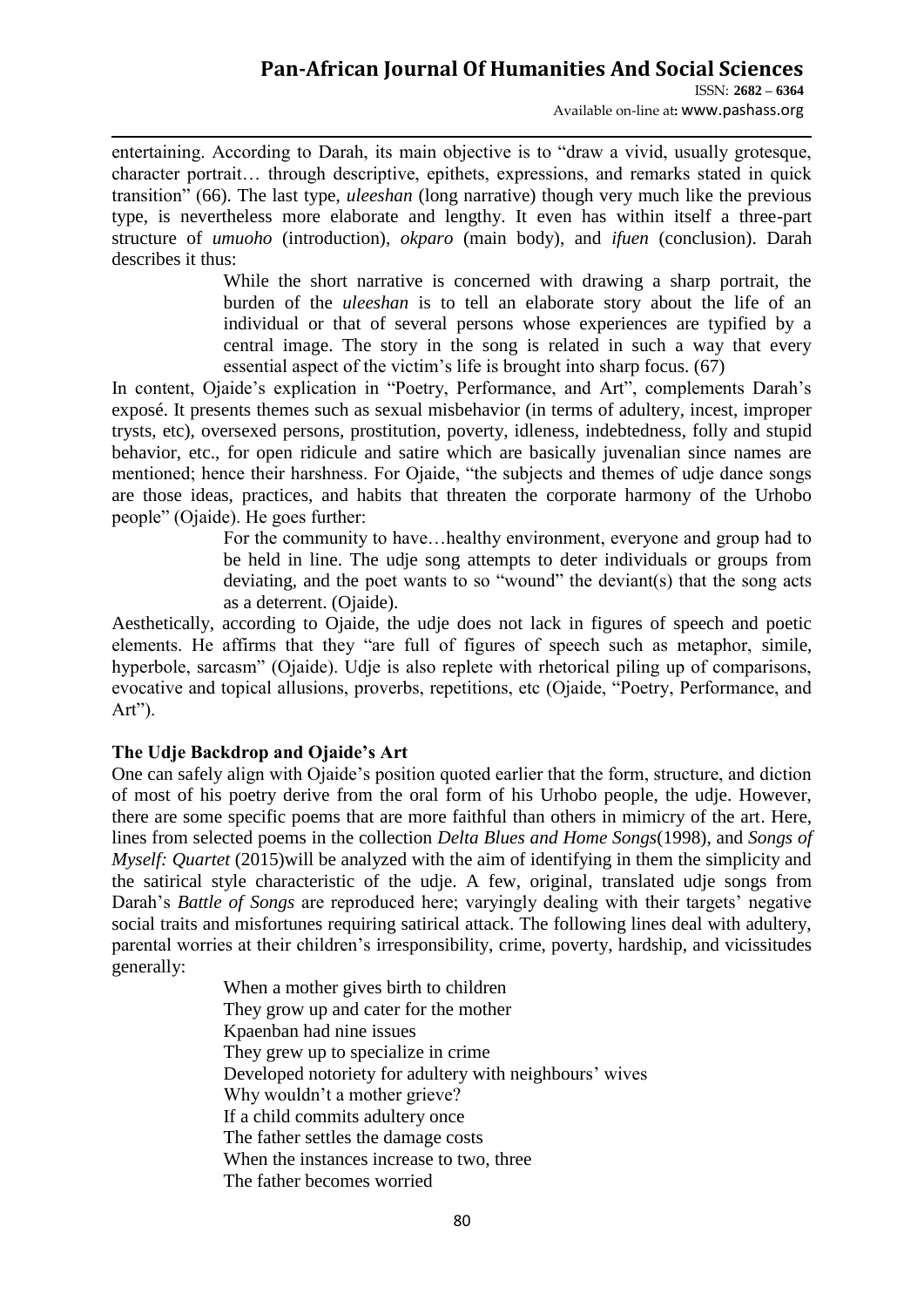ISSN: **2682 – 6364** Available on-line at**:** www.pashass.org

Even sudden affluence causes alarm How much more crime-mongering Life is an enigma, oh Kpaenban Lament is a companion to living Life is a mystery, oh Kpaenban Regret is a close companion to living in this world Ever since Loya and Gbariemu became men For that long has hardship been their lot….(76) The same simplistic directness with which the target family"s negative peculiarities are vividly narrated above is seen replayed below as the theme here changes to the impoverished and pitiful state of a neglected wife of a pauper: Here is a spectacle! Edevieron was once married Was once married at Urele To the Ashekpe family She never used one dress twice She wore whichever took her fancy Here is a spectacle! Edevieron who was light-skinned Light-skinned with polished body to match That complexion is now stained Wretchedness has creased it Her body like ringworm discharges scales Discharges profusely Like the coarse skin of Figo, Kpaenban"s daughter Figo is a silk-cotton tree that disperses cotton wool Edevieron returned from war camp The mother got ready to go and welcome her On getting there A lunatic's attire was better than her daughter's On arrival there A lunatic's dress was preferable to her daughter's Animal skins of *uturu* dye There she wore a loin cloth… (81-82) These examples of udje belong to the elaborate and detailed narrative type called *uleeshan*; this incidentally is the backdrop format Ojaide"s examples here imitate. From *Delta Blues and Home Songs*, the poems "Odebala", "Professor Kuta", and "My townsman in the army" satirize fake lies of wealth, intellectual charlatanism, and adultery respectively. Selected lines from "Odebala" say it all: Odebala boasts he is rich… Odebala swaggers, puffs out his shoulders

because he daydreams he"s rich. We know he inherited debts from his father and his hands are neither strong nor fortunate Odebala boasts he"s the town"s millionaire, but watch him. Who knows what he eats… He thinks nobody knows, but they say he can barely coped with his one wife, falls asleep before he realizes what he's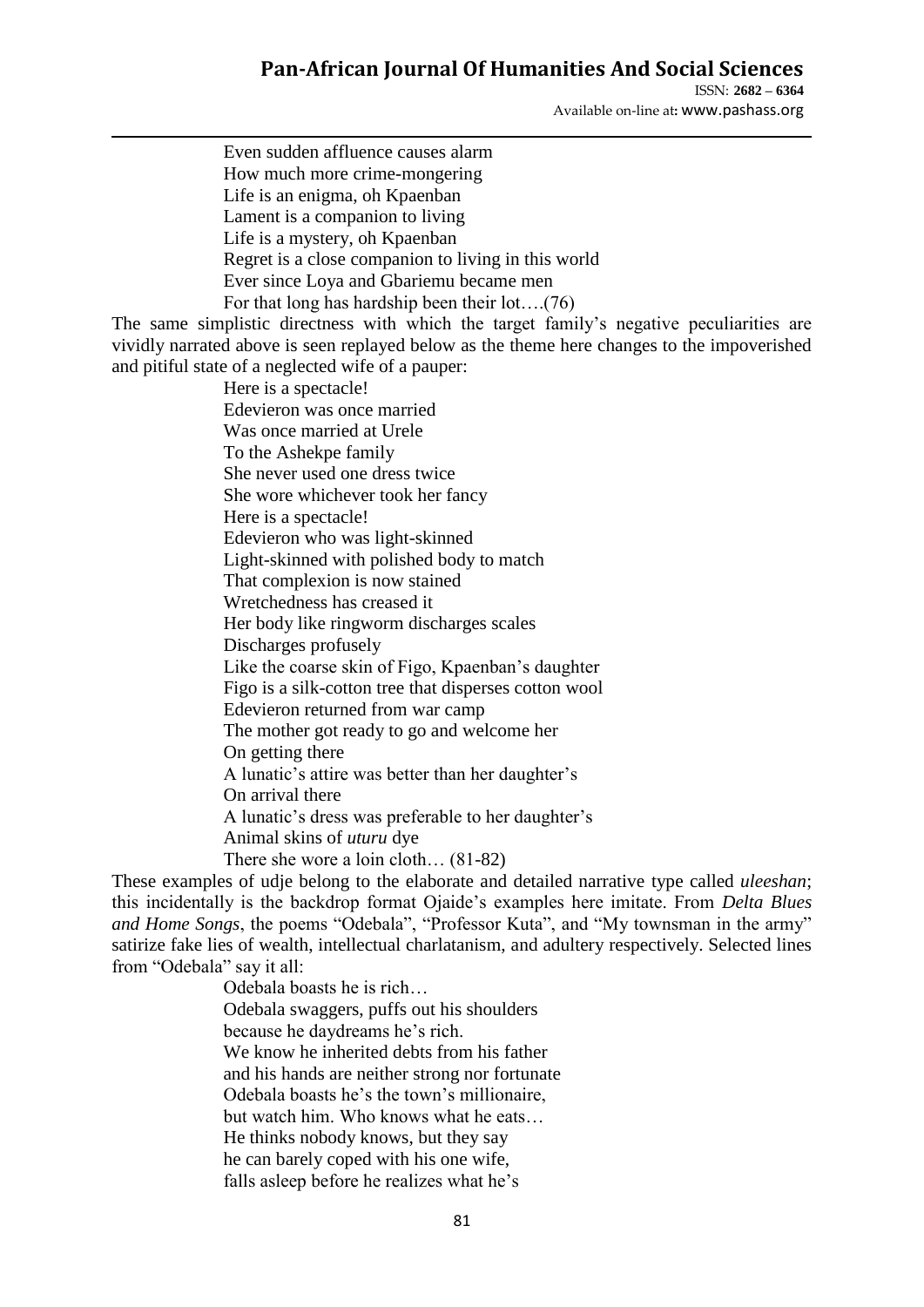ISSN: **2682 – 6364** Available on-line at**:** www.pashass.org

doing with her; the woman cries out!... A rich man should provide for an only wife but Umukor looks like one without a provider----… When Odebala claims he's rich again.

ask him which rich man lives in a mud house… (78)

The simplicity of the pointed satiric attacks in the direct and merciless juvenilia fashion is clear. The fake wealth Odebala boasts of is exposed as lies and references are made to indices that say as much – his house, properties, wife, etc. The udje that features the suffering Edevieron character bears many similarities in structure, language, satiric mode of wounding simplicity, and so on, with the Odebala saga. In the next example, "Professor Kuta", a plethora of vices spewing forth from a supposedly highly placed individual – a professor – in the society is ridiculed mercilessly just as the earlier cited Kpaenban udje chronicles myriad of vices found amongst the Kpaenbans. Some lines from "Professor Kuta":

> I would have kept my peace If Professor Kuta doesn"t parade himself in a field where he doesn"t belong. If you know Professor Kuta, you would pity him. He is a robber masked in an academic gown – If you don"t pay five hundred naira for his three-page handout, he will fail you even if your head is a computer. He professes poverty, professes robbery of young ones; professes nothing scholarly – no book to his credit; of the articles he cites in his c.v, three appeared in *The Nigerian Observer* and *Th eDaily Times*;… Kuta is not a professor he calls himself. I would have shut my mouth to his masking, if he doesn"t parade himself as a university don. (76)

The poem "My townsman in the army" focuses on adultery, sexual promiscuity, and sex-forpromotion syndrome (where a wife offers her body to senior officers in order to facilitate the husband's rapid promotions in the army). Ojaide satirizes the ignominy by employing the direct and wounding words of the udje tradition in seeking through ridicule, a correction of this anomaly. A few lines will demonstrate the poem"s affinity to the oral udje"s style of attack:

> He"s risen fast but I do not envy him. Every year before promotion interviews, Madam moves from office to hotel, hotel to office:... … He believes When she says she's shopping for contracts. We know what she contracts out!... The woman enjoys herself, the man celebrates his accelerated promotion. Most senior officers above her husband Know the detailed contours of her body,… I prefer to remain a captain all my career than sell my wife for two stars on my uniform. I pity the husband whose wife is an article For sale in every *Mammy Market*…. The major-general who has not fought any war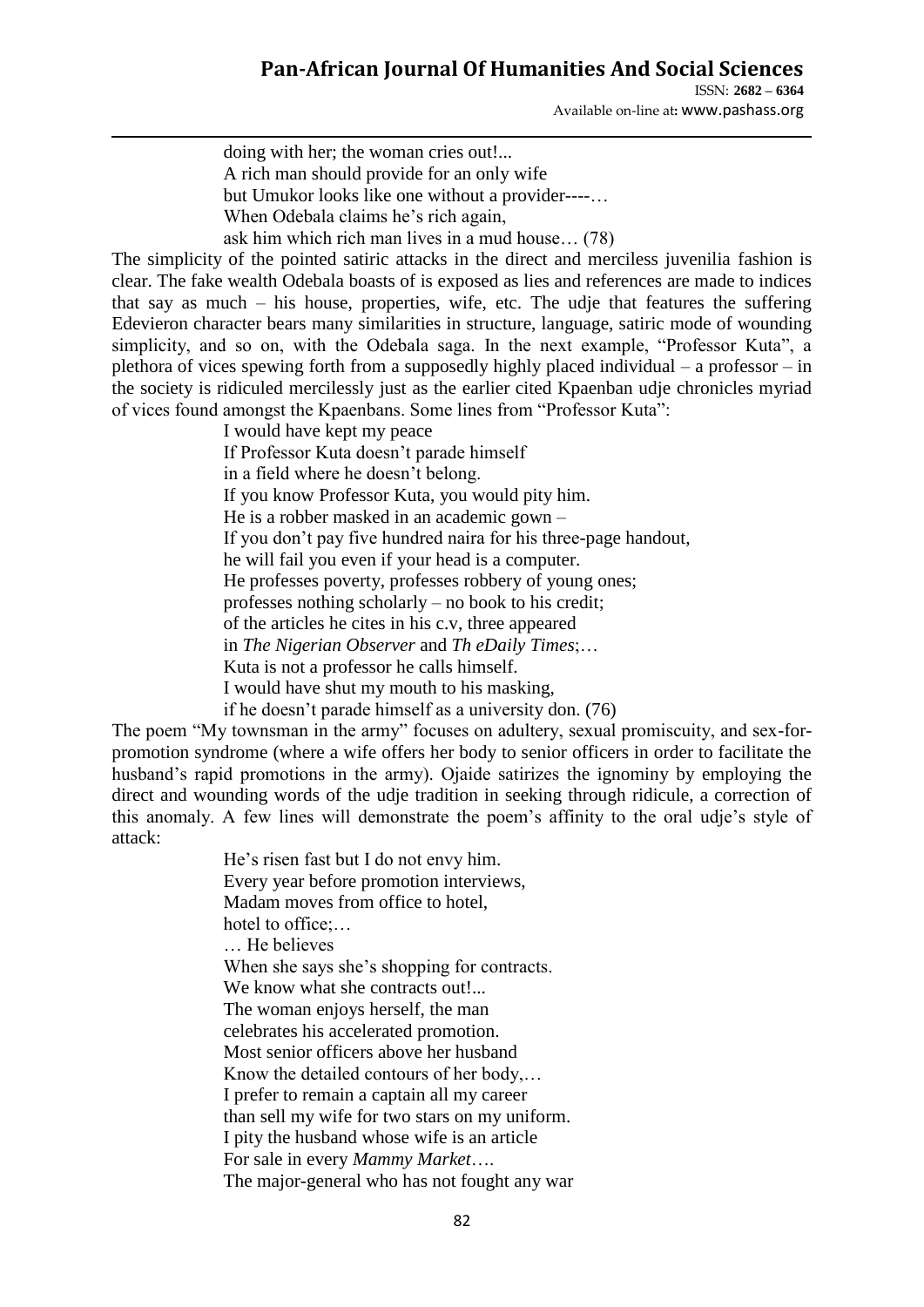ISSN: **2682 – 6364** Available on-line at**:** www.pashass.org

Sends his wife to battle in bed with others…. (74)

The direct impingement of simple satiric diction is felt all through Ojaide"s lines; as they are laced with similes, metaphors, and vivid descriptions. Other typically oral form devices and elements found in the udje such as proverbs, idioms, choruses, refrains, repetitions, invocations, allusions, etc. are also found in most of Ojaide"s verses. The terseness, wry tenor, allusiveness, proverbial, and suspenseful nature of the prelude song (*ubroule*) is clear in this udje example:

> One caught in a sudden war kills without sanction from the gods Behold a duel! Ours is a tale of victory Our feats deserve a triumphant chant When two gluttons share a meal, someone else serves them water If you hit me once, I will reply with deadlier punches… How dare the dwarf anthill contest stature with the termites mound? Let all gathered remark this truth: A herb associated with militancy is a favourite for a war charm (Darah, *Battle of Songs*, 69)

Such qualities (and more: eg – refrains/repetitions, formulaic choruses, etc) are also seen in these lines from Ojaide"s collection *Songs of Myself: Quartet* which are also written in the mode of *ubroule*. Of special note is the onomatopoeic chorus that suggests gentleness:

> *Dede-e dede-e* Gently and steadily the old man pulls the thread of the loom. *Dede-e dede-e* The cotton tree stands unnoticed amidst iroko and palm trees but its soft sheets of fabric cover the entire world"s nakedness. *Dede-e dede-e* It's not only years that confer wisdom, says the young crocodile that has dug its hole with tools of its mouth and satiated with fish. *Dede-e dede-e* It"s not the hulk that gives one power, boasts the black ant after stabbing the elephant"s butt and downing the giant of the jungle. (from "Gently", 14)

The next excerpt from the same collection *Songs of Myself*, is also unique in the general terms that have been espoused and discussed so far and specifically because of the vernacular chorused refrains/repetitions as are in "Gently" above. They still retain the unique qualities that are present and characteristically distinctive in the udje examples that have been featured. Interestingly, it contains the formulaic shout-and-answer patterns common to oral forms.

> *OmoOkogbe Okogbe* He entered with the gait of one spoiling for a fight. He came in wearing charms on his arms and feet. *OmoOkogbe Okogbe* He shouted down everyone he came to meet at the gathering-He had no patience for anybody wearing charms as he did. *OmoOkogbe Okogbe* Nobody knew where he came from, not to talk of his name.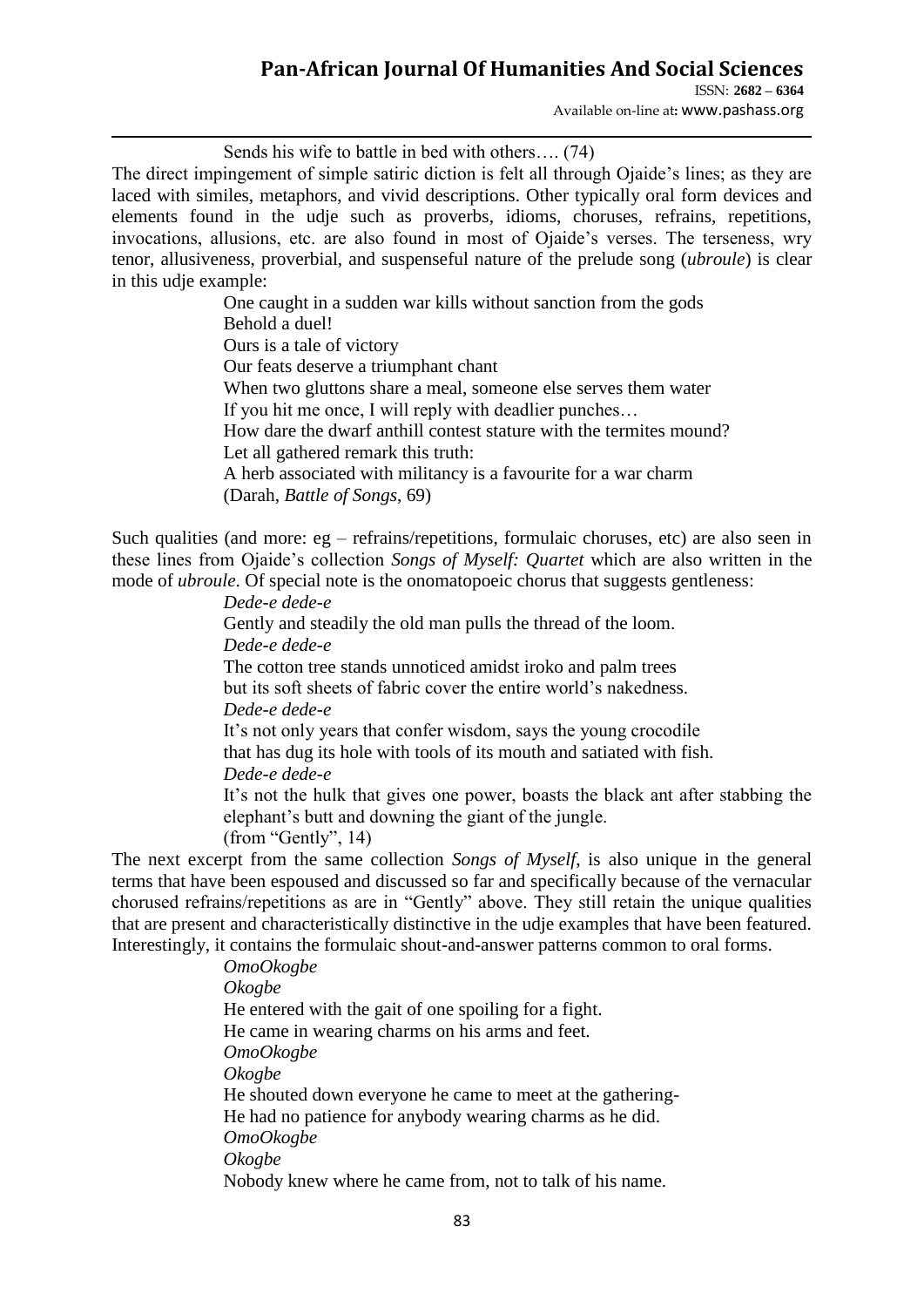ISSN: **2682 – 6364** Available on-line at**:** www.pashass.org

Nobody remembered his grandfather had been a warrior chief. *OmoOkogbe Okogbe* Who cared whether he was a messenger from a commander? He did not bring the pride of whoever sent him to this place. … So he hastily took on the kind of fight he had never trained for. It took no time to settle his status on the arena – he lost his life. …

Now a song mocks the youth rushing in to challenge those already out in the field or coming in with tight lips:

…<br>…… *OmoOkogbe Okogbe* (from "For Youths", 60)

The call "Omo Okogbe" and the reply "Okogbe" is the the chorus refrain repeated in between the couplets. This functions as a didactic emphasis designed to focus the mind of the audience on the central message – that of wisdom and caution. It achieves this generally by satirizing the character Okogbe, making him the poster-child errant youth whom all must avoid imitating his uninformed rashness.

### **Discoursal Conclusion**

This treatise is basically hinged on the intertextuality device of the textual approach method to comparative critical literary analysis. The oral form, udje, has been placed comparatively as a relatable form for the establishment of proof that the tenor, diction, and style of Ojaide"s poetry has a veritable, revered, time-tested, and contextual model worthy of emulation – the udje of the Urhobo of Nigeria. Inasmuch as he has already affirmed the fact vocally and verbally, this paper goes ahead to practically prove his bent. He places ancient orality above modern music and rhythmical aurality: "…the oral voice in a written poem is more specialized than the aural in written poetry which is always there" ("Performance, the New African Poetry", 113). He believes, as we have seen, in the utilitarian and ornamental values of the unique elements found in the oral form:

…the presence of repetition, refrains, formulas, parallelism, and piling up detail in traditional poetry or songs also obtains in the written poetry of the African poet. While the traditional poem is a song or chant and is directly musical, the written poem with these features borrowed from the oral tradition also attempts to be musical in a unique African manner. (114)

Through the udje sample featured in this paper and other described qualities of the dancesong, the reasons for Ojaide"s unique practice are laid bare as clear duplications of form, style, and diction are seen in his written poetry. The art of applying wounding words in its original udje form for satirical purposes is put to topical use in our contemporary society as human foibles and misdemeanors remain constant. Interestingly, it is still in the mode of the borrowed art of udje dance songs that the word "song" is retained in the titles of the two texts used here as the importance of the term resonates among other African versifiers who leaned back to borrow and adapt – Kofi Awoonor"s "Songs of Sorrow" of the Ghanaian Ewe tradition and Okotp" Bitek"s *Song of Lawino* of the Ugandan Acoli tradition. Traditionally rooted, Tanure Ojaide"s praxis is apt, original, germane, and effective as an extension of the Urhobo consciousness in grappling a modern world.